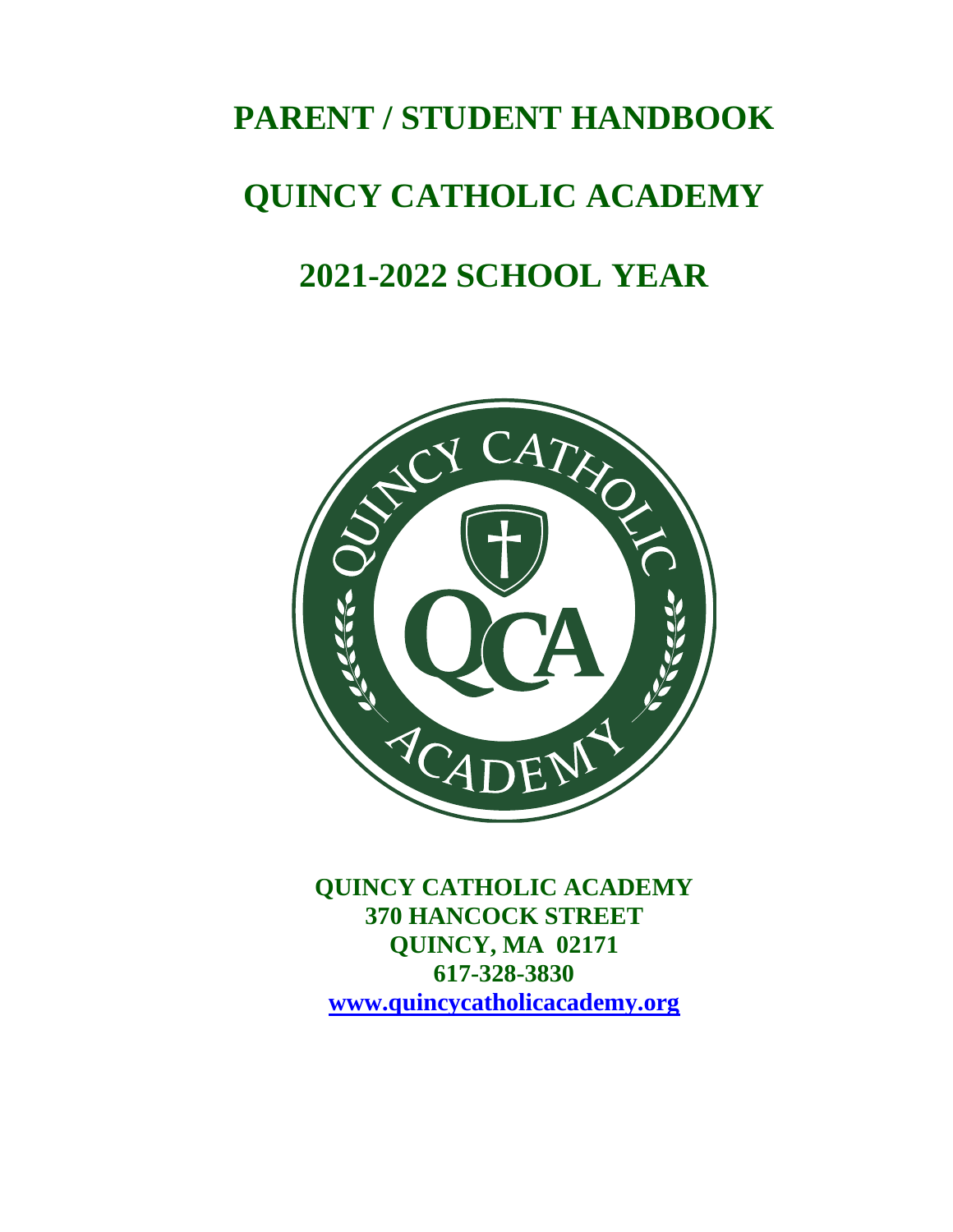# **MISSION STATEMENT**

Quincy Catholic Academy is a diverse learning community with students from Preschool to Grade 8. We are dedicated to faith and values formation, academic excellence, and service to others. We are guided by the teachings of Jesus as we prepare for life in the twenty-first century.

# **PURPOSE OF THIS HANDBOOK**

Cooperation and communication between parent and school is essential to maintain a high quality academic program and a safe and nurturing environment for all students. This handbook defines school policies and procedures. It is a reference guide and may not addresss all contingencies. The principal reserves the right to make any revisions deemed necessary without prior student and/or parent/guardian notification. Parents will be given prompt notification if changes are made.

The final page of this handbook, the Handbook Acceptance Form, must be signed and dated by parents and students (Grade 1 and up).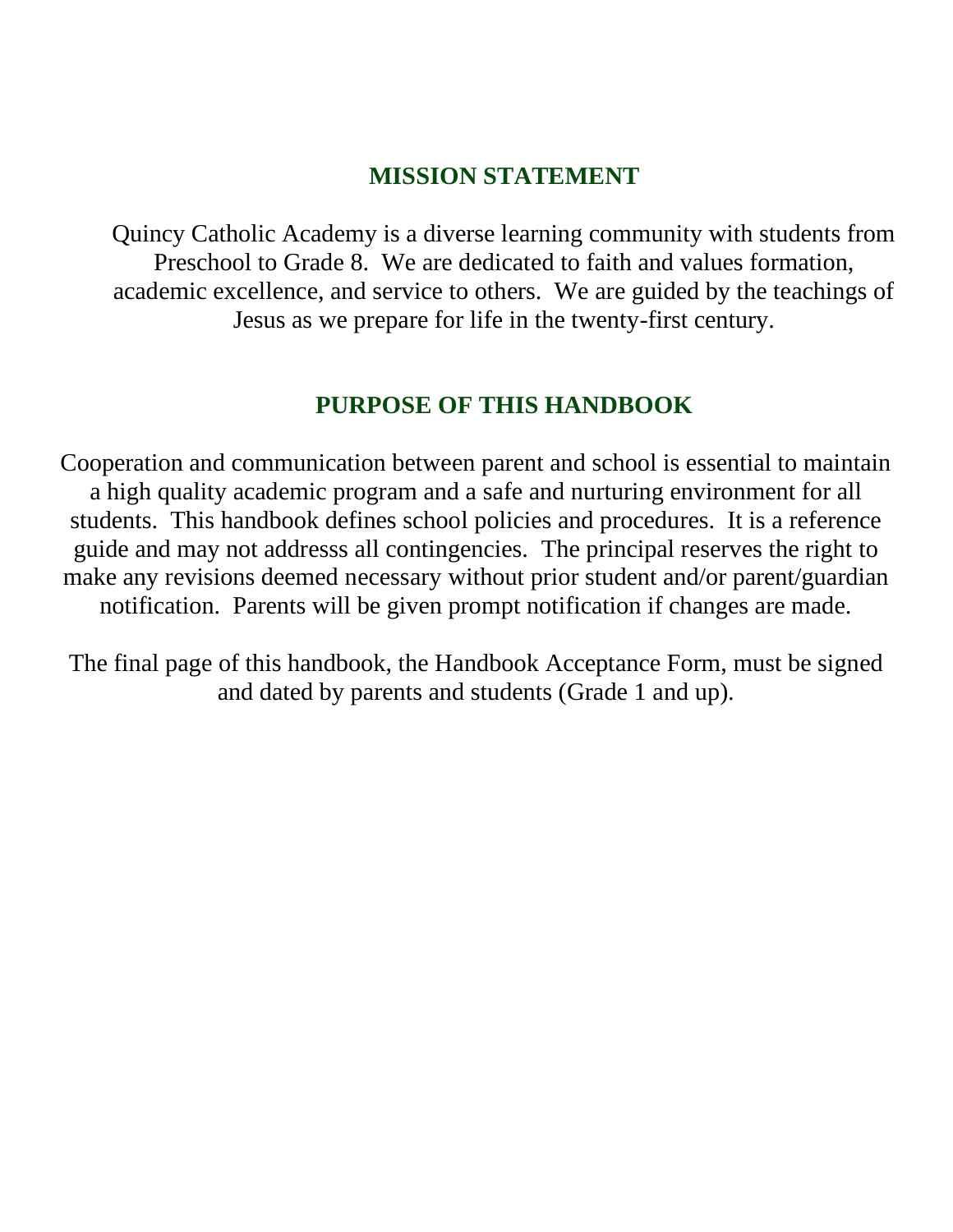#### **CONTENTS (IN ALPHABETICAL ORDER)**

**ACCEPTANCE POLICY ADMISSION ATTENDANCE BULLYING COMMUNICATION CONDUCT COURT DOCUMENTS DISMISSAL DRESS CODE ELECTRONICS EXPULSION FIELD TRIPS HARASSMENT POLICY HEALTH HOMEWORK INTERNET POLICY NO UNIFORM DAYS PARENT/TEACHER CONFERENCES PARENT ORGANIZATION PARKING PLAGIARISM PROMOTION POLICY PUBLICITY RECOMMENDATION/CORE EVALUTION RELIGIOUSL EDUCATION RETENTION OF A STUDENT SAFETY SCHOOL HOURS STUDENT PLACEMENT STUDENT PROGRESS SUSPENSION TRANSCRIPT / RECOMMENDATION REQUESTS VOLUNTEERING WELLNESS POLICY**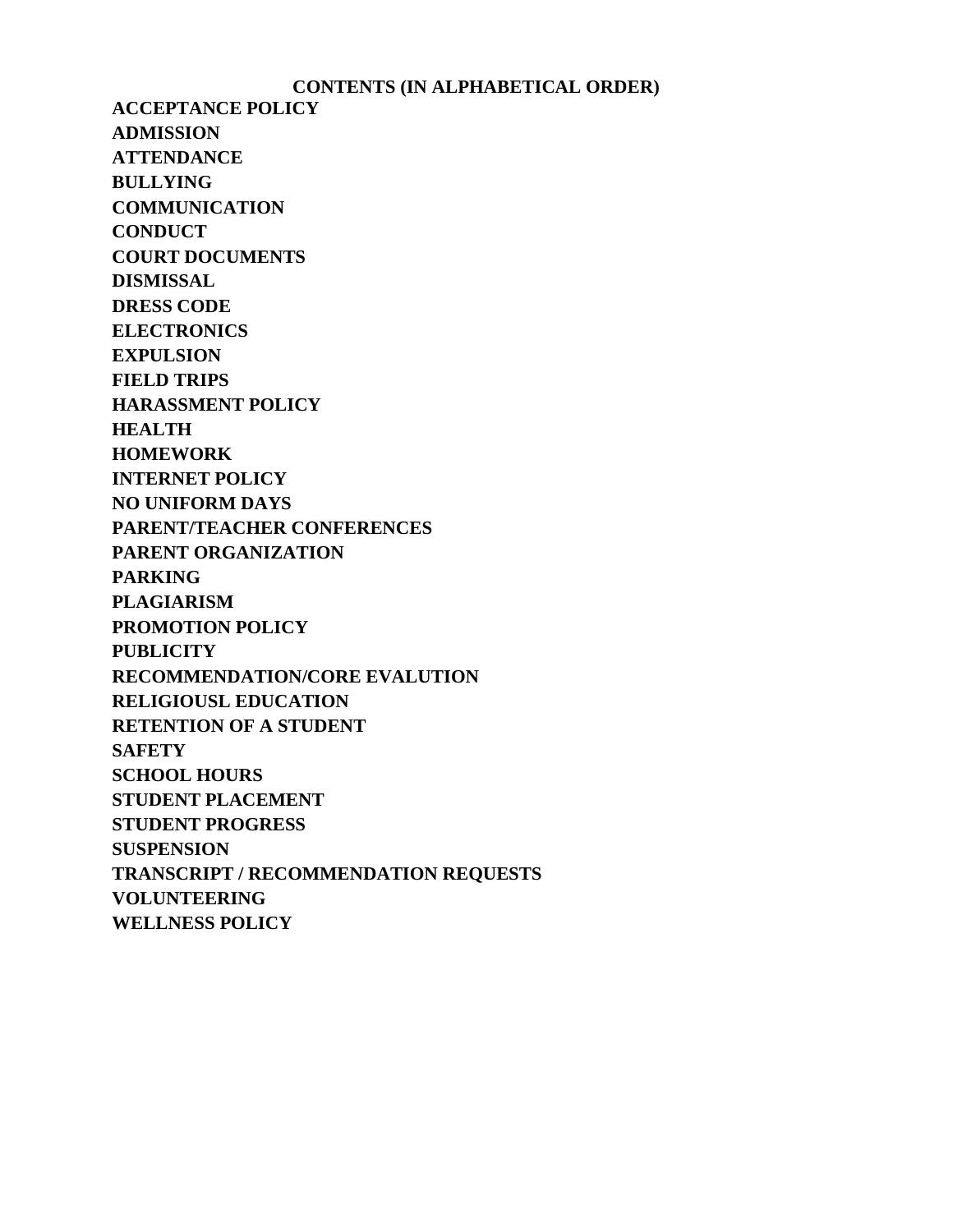## **ACCEPTANCE POLICY**

Quincy Catholic Academy reserves the right to review all transfer student's progress, academically and socially, after six weeks in order to insure proper placement. Failure to meet this criteria could lead to possible cancellation of acceptance.

Students must be 3 years old by August 31 to start Preschool Students must be 4 years old by August 31 to start K-1 Students must be 5 years old by August 31 to start Kindergarten Students must be 6 years old by August 31 to start Grade One

## **ADMISSION**

In keeping with the Catholic concept of education Quincy Catholic Academy does not discriminate on the basis of race, color, religion, or national origin. Students are accepted on the ability to complete the course of study prescribed by the Department of Education of the Archdiocese of Boston, as well as on their willingness to abide by the policies and procedures in this handbook.

Registration for transfer students and new Preschool, Kindergarten 1, Kindergarten 2, and Grade One students for the next school year begins the last week in January, during Catholic Schools Week.

Records required on the day of registration include:

Physical and Immunization Record – current within the year. Birth certificate Baptismal certificate if the child is Catholic A copy of all academic records including the latest report card A copy of all standardized test results A Non-Refundable \$150.00 registration fee

## **ATTENDANCE**

## *Student Absences*

Daily attendance is strongly encouraged for each student. This helps the student establish a consistent learning pattern. We recognize that there are legitimate personal reasons for student absence. We encourage you to schedule medical appointments and family vacations so as not to interrupt the continuity of the student's educational program. Should a student miss more than 10 days of instruction per term, a meeting will be held with parents to discuss the student's readiness for the next grade.

## *Reporting Absences*

If a child is absent for any reason, the parent/guardian must call the school office between 7:00 a.m. and 8:30 a.m. Upon return to school the student must have a written excuse providing the date, the reason for the absence, and the signature of the parent/guardian. The homeroom teacher keeps the written excuse on file for one year.

The admission procedure for a student returning to school after a communicable disease are noted in the Health section of this handbook

## *Vacations*

The administration does not encourage taking vacations when school is in session; therefore, teachers will not provide vacation assignments. Upon their return, the students will be expected to make up all work that they have missed. Parents should be prepared to oversee this process.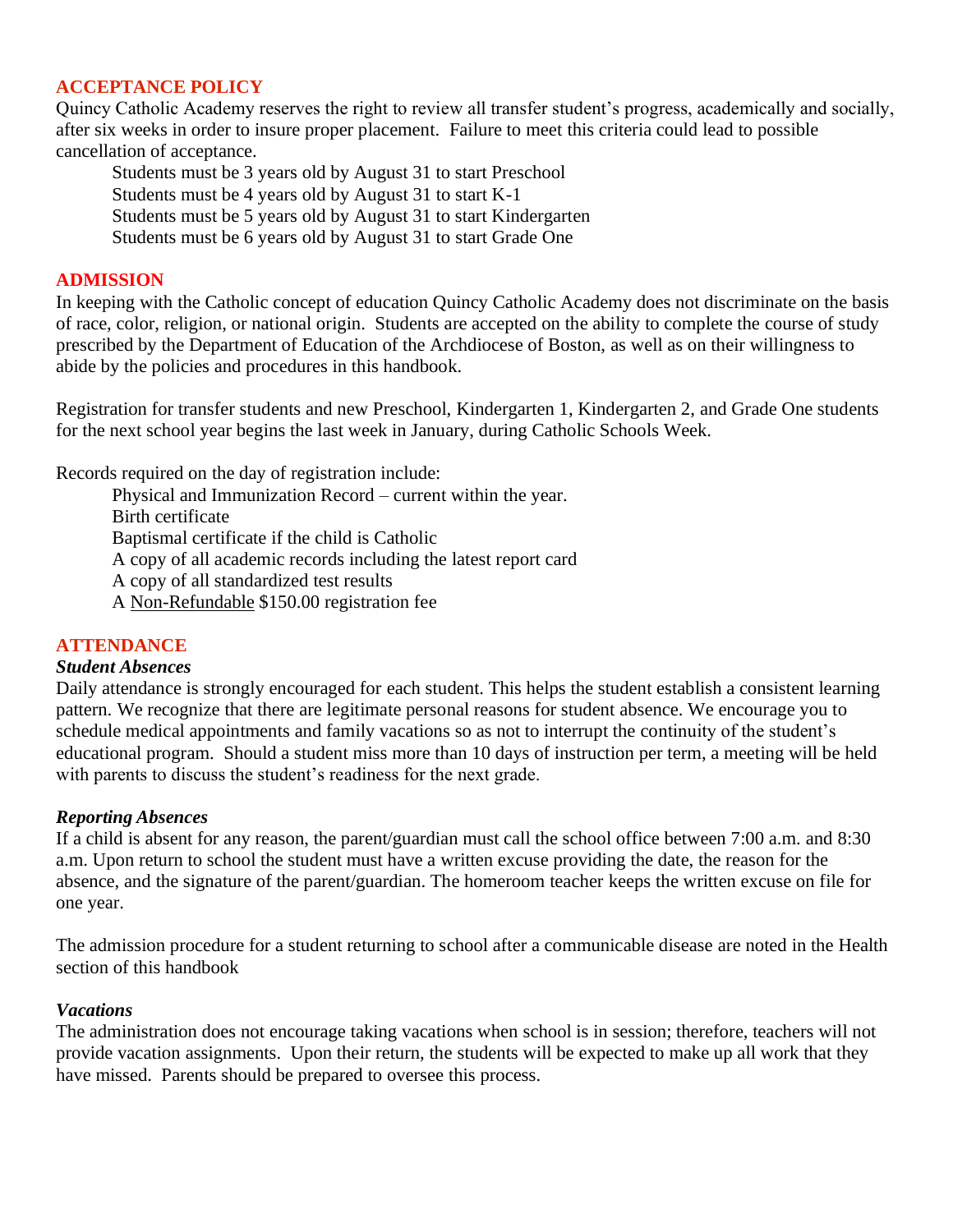It is the responsibility of the student to make arrangements for obtaining the missed assignments upon his/her return and pass them in when completed. The student will be allowed as many days missed to make up work. (e.g. 3 days absent, 3 days allowed to make up work)

All assignments are considered incomplete until the teacher receives them. Any test that was given during the vacation period may be taken only by making arrangements with the teacher. Again, this is the responsibility of the student to request the make-up time for tests.

## *Tardiness*

A student is tardy if he/she is not present for opening exercises at 7:45 a.m. If a student arrives after 7:45 a.m., a tardy slip obtained in the office is needed for admittance to class. Consequences for tardiness will be implemented by classroom teacher. Should a student be marked tardy for more than 10 days in a school term, parents will be contacted by the school principal to discuss the problem. Should a student accummulate more than 20 tardies for the school year, a meeting will be held with parents to discuss the student's readiness for the next grade.

ALL students should arrive to school on time. We, at Quincy Catholic Academy, encourage our students to be prompt and prepared for each school day. It is very difficult for the student to arrive late and be comfortable entering a class that is in session. QCA teachers begin the day at 7:45 a.m. If a student is tardy, he/she misses valuable instructional time.

## *High School Visitations*

Parents are asked to provide written notification of student's plans to visit area high schools for a day, prior to the visit. Notification should be sent to the homeroom teacher. We ask parents to limit visits to 2 during a school year.

## *Releasing Students During School Hours*

A student may not be released during the school day without a written request from the parent or guardian. All dismissals are arranged through the office. No student is dismissed for any reason without the knowledge of the principal or designated person in the absence of the principal. The parent must come to the office to pick up the student and sign the student out of school.

Releasing students during the school day is not advised. If releasing students during the school day is unavoidable, students are responsible for all written class work. This work must be made up within one week of return.

When a student is ill, he/she will not be released unless contact has been made with his/her parent, guardian, or authorized person. Emergency information is on file for each student in the school office. When the student returns to school, the student is responsible for making up any work that has been missed.

## **BULLYING**

Bullying is a widespread problem in schools and communities. The behavior encompasses physical aggression, threats, relentless teasing, harassment, and exclusion. Quincy Catholic Academy will not tolerate bullying. Appropriate disciplinary action will be taken if bullying is identified.

Quincy Catholic Academy has a Bullying Prevention Plan posted on the school website. Copies are available in the school main office. Bullying report forms are also available in the school office. Reports of bullying must be documented in a written report. This report will be reviewed and investigated by the principal within two days. Every teacher and staff member also has a copy of the plan and understands appropriate reporting of any reported or suspected bullying situations. Faculty and staff members are REQUIRED to refer reports of bullying immediately to the principal.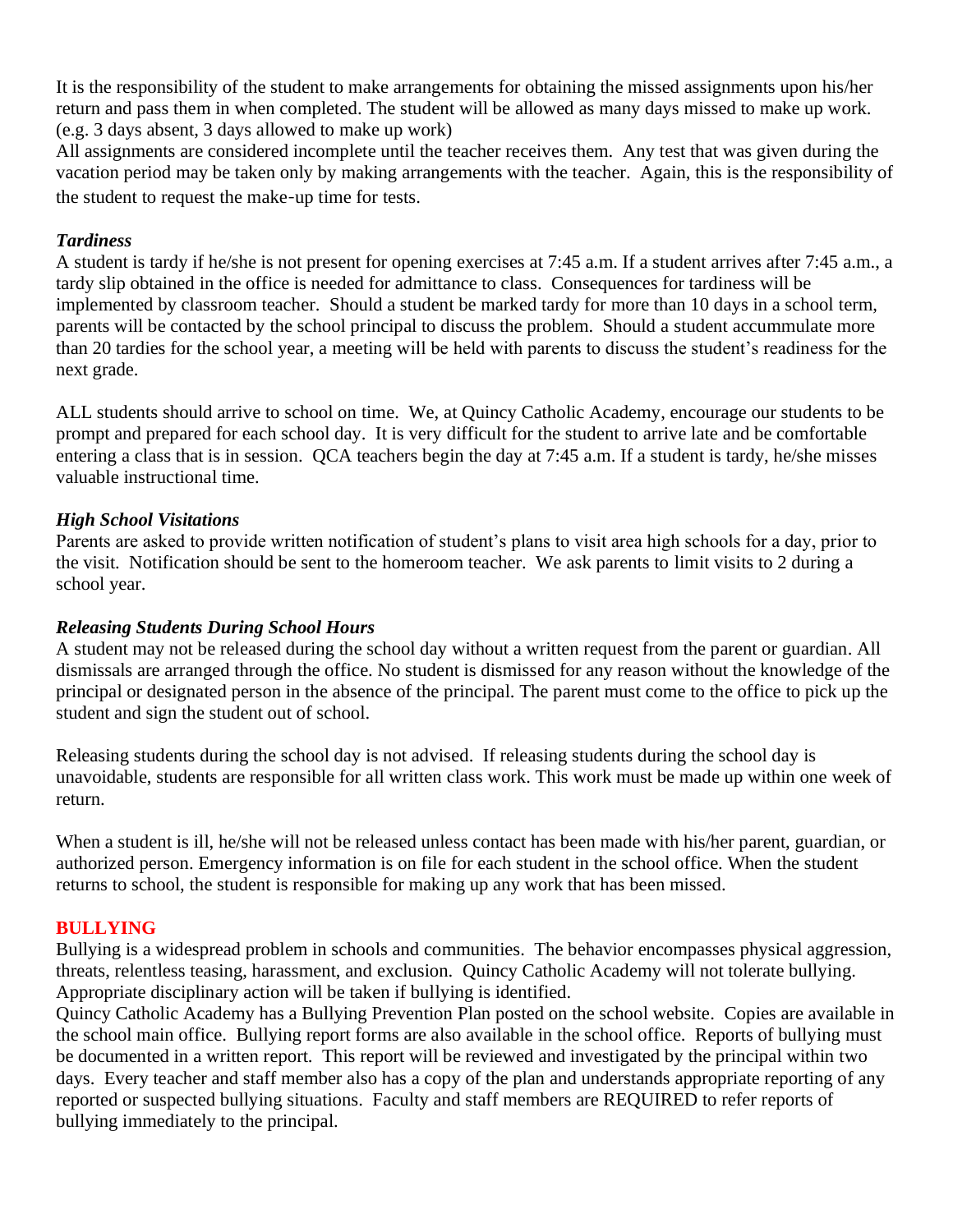## **COMMUNICATION**

It is important that parent and teachers work together to help the student reach his/her potential. If you do not feel that your child is achieving to the best of his/her ability, or is not happy about coming to school, please make an appointment with the teacher as soon as possible. This is as much your responsibility as that of the teacher.

## *Telephone*

The school phone is for business calls only. Necessary plans should be made with the children before they leave home in the morning. Children will not be called to the telephone during school time.

## *E-mail*

Every teacher at Quincy Catholic Academy has a school e-mail address and can be reached at that address (posted on the school website). Students should NEVER e-mail teachers. E-mail communication should be between parent and teacher only. General questions about the school can be directed at the school's general mailbox at [info@quincycatholicacademy.org](mailto:info@quincycatholicacademy.org) or to Miss Cameron at [cathy.cameron@quincycatholica](mailto:cathy.cameron@quincycatholic)cademy.org

## *Voicemail*

The school office is available by phone between the hours of 7:45 a.m. and 3:00 p.m., Monday through Friday. When the school office is closed, all incoming calls are forwarded to voicemail. Messages will be retrieved and office personnel will respond to any messages promptly. In the event of an emergency, please contact the rectory at 617-328-8666.

## *RENWEB Emergency Response System*

Quincy Catholic Academy can quickly send messages by phone and e-mail with this system to all Quincy Catholic Academy families. This service will be used for school closings, delayed openings, early dismissals due to inclement weather, activity cancellations, etc. Please notify the school office if home or cell numbers change.

## *No School Signals*

**When the city of Quincy declares NO SCHOOL due to inclement weather, Quincy Catholic Academy**  does not have school. This announcement will be made over all the major television networks in the Quincy area. In addition, families will receive an email, text, and voicemessage through the Renweb Student Information system.

When there is a delay called in the city of Quincy, Quincy Catholic Academy will open at the following times: One-hour delay, school doors open at 8:15 a.m.

One and one-half hour delay, school doors open at 8:45 a.m.

Two-hour delay, school doors open at 9:15 a.m..

Please do not call the school, rectory, police, or fire stations concerning no school due to inclement weather.

## **CONDUCT**

A high standard of conduct is expected of the students at all times, during regular school hours and at any after school function, club, or activity. Politeness and courtesy are the expectation. As members of the Quincy Catholic Academy community, all school staff and students work together to establish a sense of self pride. Respect for each person and their reputation is most important, therefore, bullying, rough playing, fighting, and using unbecoming vulgar language on school property is unacceptable behavior. Students are expected to file into the building, to class, lunch, etc., in a quiet respectful manner.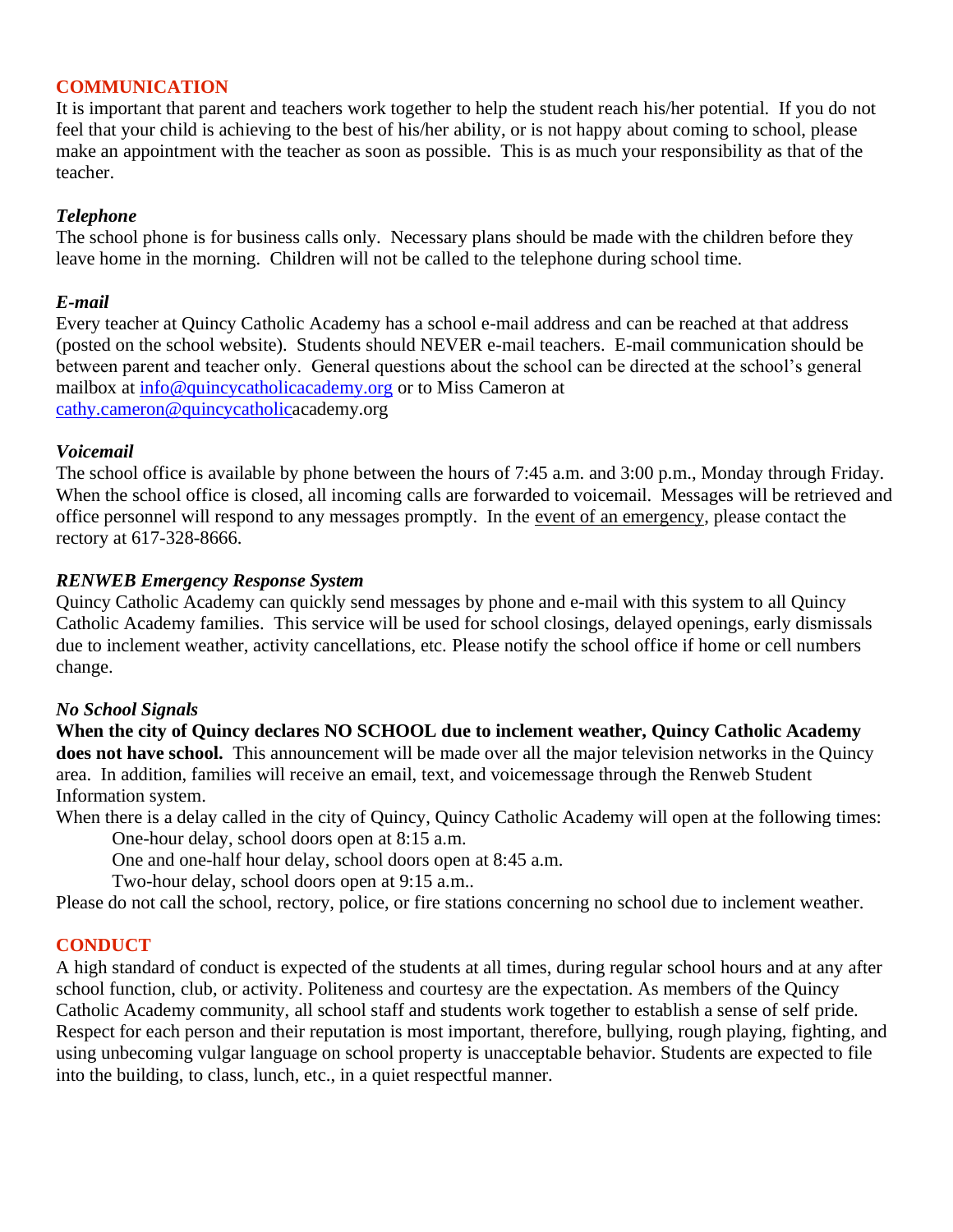As a preventative measure against fire and for health reasons, smoking in school or on school grounds is not permitted.

Proper table manners and good behavior are expected of all students in the cafeteria. A napkin or piece of paper towel should be packed in the lunch bag or box. Each student must clear his/her space at the table and surrounding area when lunch is finished.

Students may not bring to school weapons of any kind including toys. Sticks, bow and arrows, hockey sticks, baseball bats, golf clubs, and plastic guns or knives are not allowed as part of costumes, show and tell, or book report activities without permission from the principal.

No student is allowed to enter the building before or after school hours without express permission from the administration or a faculty member.

Chewing gum is forbidden at any time in the school or on the school grounds (this includes recess). Reason: careless disposal of gum in drinking fountains, on furniture, and floors represents sanitation and cleaning problems, and repairs are costly.

For health reasons and for reasons of politeness, spitting is forbidden on school premises.

Students are not to write or "doodle" in textbooks. The cost of loss or destruction of these books must be assumed by the parent/guardian to enable us to replace them.

Students are required to give the classroom teacher cell phones during the school day. Students are not permitted to carry cell phones with them during the school day.

If a student violates our discipline policies, the following actions will be taken:

Step 1: Student and teacher will discuss the infraction. Disciplinary action will be taken.

Step 2: If inappropriate behavior continues, the teacher will meet/speak with the parents and student.

Step 3: If inappropriate behavior continues, the principal, teacher, parent/guardian, and student will meet to discuss behavior.

Step 4: If inappropriate behavior still persists, the parent and student will notified of in-school suspension. The number of days will be determined by the administration.

Step 5: When a very serious problem occurs, the student will be placed on contract. Failure to adhere to the behavioral expectations outlined in the contract can result in expulsion from school.

## *Weapons*

Under no circumstances are weapons of any kind allowed inside the school building, on school property, or areas near the property. Violation of this rule will result in serious actions including an immediate parental consultation, arrangement of appropriate counseling, and suspension when necessary. Possession of weapons in school MUST result by law, in referral for action by local police officials.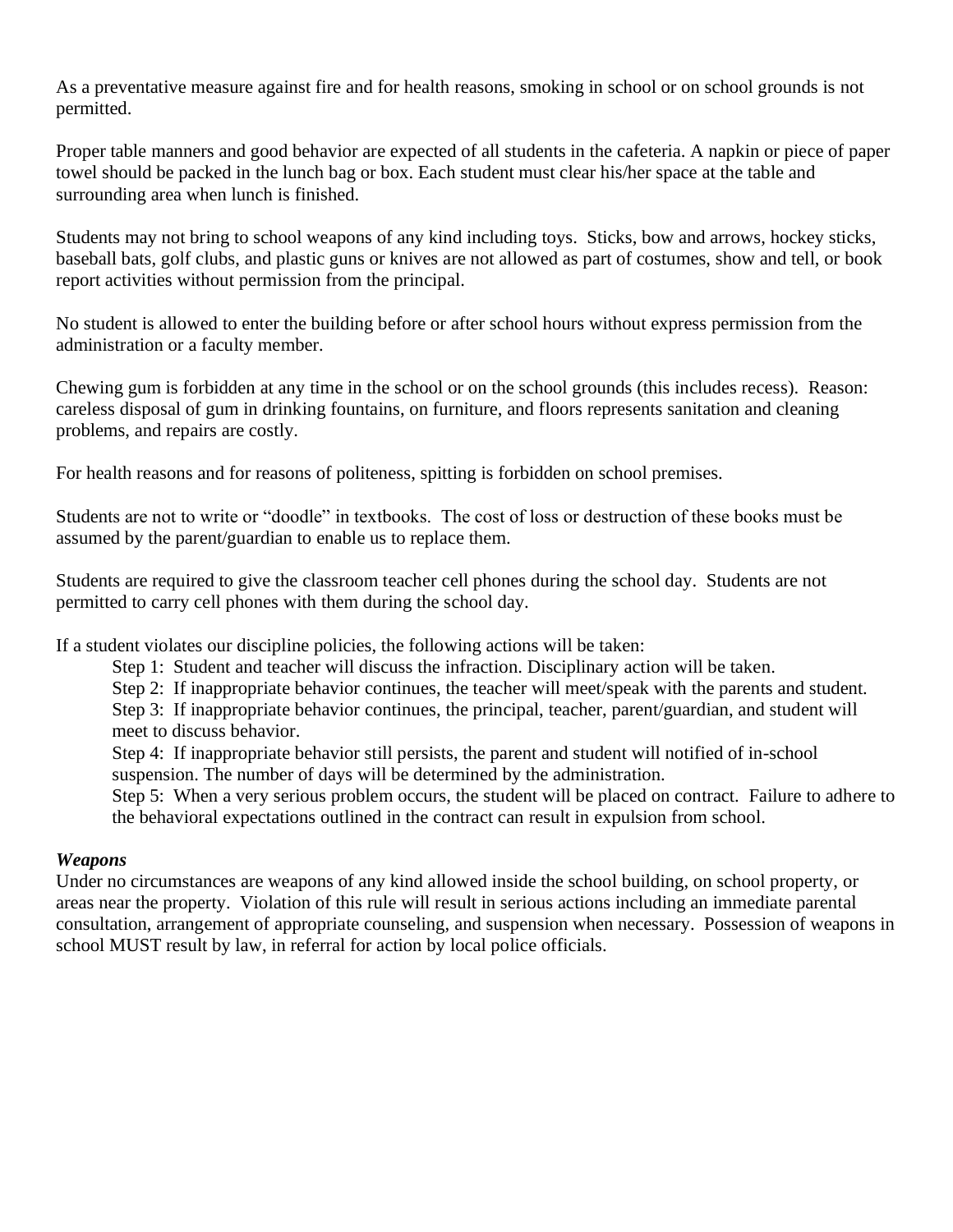## *Alcohol and Drugs*

In accordance with the regulations of the Massachusetts School Principals' Association, possession or use of alcohol or any drug is not allowed in school, on school property, or at any school activity, whether or not that activity takes place on the school premises. Violation of this rule will result in serious actions including an immediate parental consultation, arrangement of appropriate counseling, and suspension when necessary.

Possession of illegal drugs in school MUST result by law, in referral for action by local police officials. Excessive abuse may lead from suspension to dismissal so that the well-being of all other students at Quincy Catholic Academy is safeguarded.

## *Smoking*

Under no circumstances is smoking allowed inside the school building, on school property, or areas near the school property. The first violation will result in parental notification, followed by the discipline process outlined above.

## **COURT DOCUMENTS**

Families with custody agreements in place are strongly advised to provide the school office with official documents defining such agreements if any restrictions regarding pick-up or visitation are in place. Unless such official documents are on file and/or a court ordered restraining order, a student may be released to either parent/ guardian.

## **DISMISSAL**

The safety of your children is of great concern to the administration and faculty. Therefore:

- Preschool and K1 will be dismissed from the school cafeteria beginning at 2:00 p.m. Monday through Friday.
- Grades K2 through 5 will be dismissed from the side gym door beginning at 2:15 p.m.
- Grades 6 through 8 will be dismissed from the front door at beginning 2:15 p.m.
- All students are released at the same locations beginning at 11:15 a.m. on early release days.

Students will be released to parents and those authorized in writing. Please notify the school office if someone other than an authorized individual is picking up a student.

Teachers allow time before dismissal for students to gather all materials to take home. Students are not allowed back into the building after dismissal.

If students are not picked up promptly at dismissal we will attempt to contact parents. Students will be placed in the Extended Day Program if parents cannot be reached or if the delay is more than 30 minutes (after 3:00 p.m.).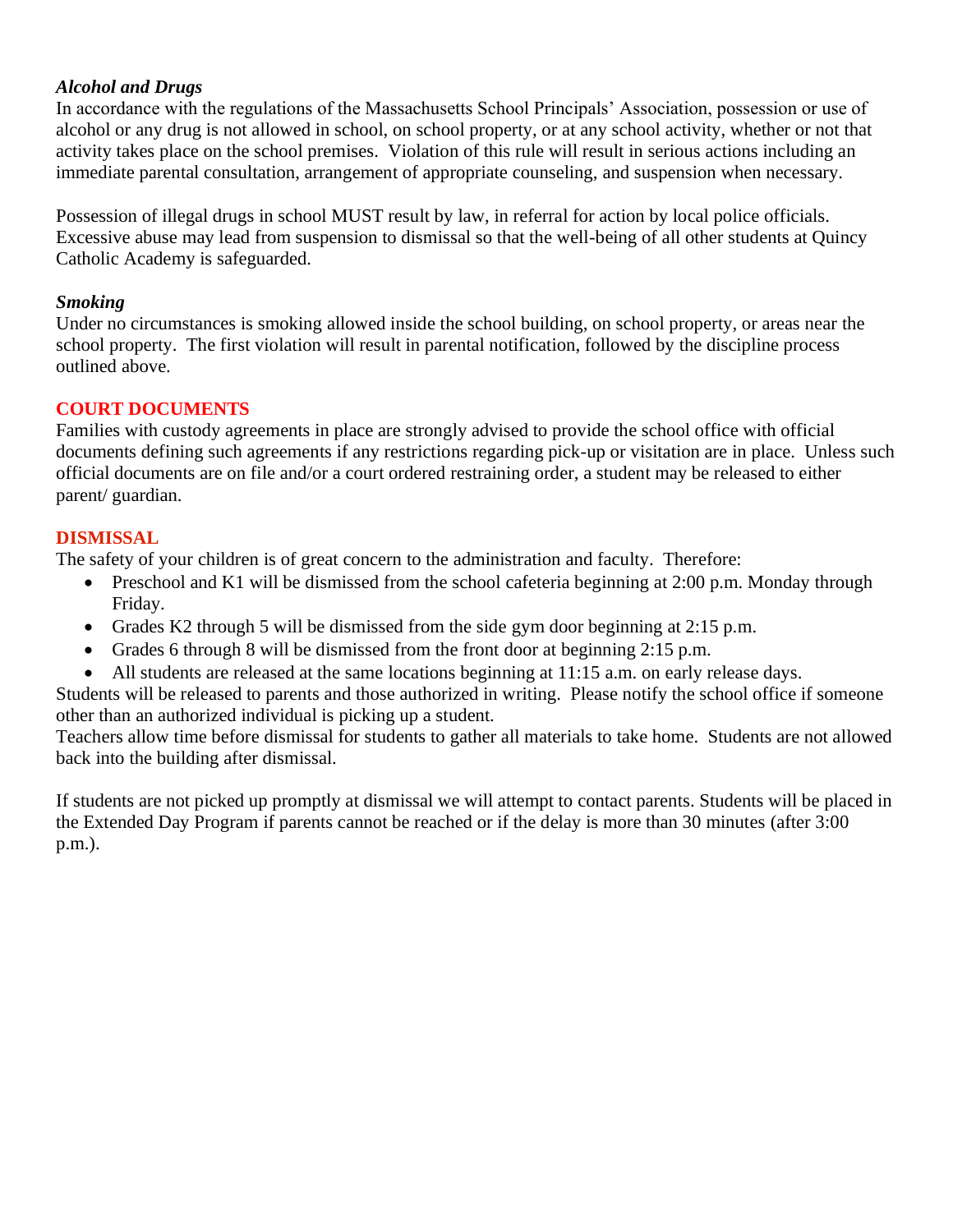#### **DRESS CODE / UNIFORM REQUIREMENTS PRESCHOOL, K1, AND K2 REGULAR AND GYM UNIFORM / BOYS AND GIRLS**

Grey short or long sleeve tee shirt w/logo Grey sweatshirt w/logo (optional) Navy sweatpants w/logo OR Navy shorts w/logo Sneakers

## **BOYS / Grade 1-8**

Navy (Grs.K-5) Green (Grs. 6-8) polo shirt – long or short sleeve w/logo Khaki twill pants (NO cargo pants) Navy fleece jacket or vest w/logo OR Navy v-neck pullover sweater w/logo (optional) Dark colored shoes or **ALL BLACK** sneakers

## **GIRLS / Grades 1-5**

Plaid High Neck Jumper White Peter Pan Collar Blouse – long or short sleeve Navy fleece jacket or vest w/logo OR Navy cardigan sweater w/logo (optional) Navy socks or tights Dark colored shoes or **ALL BLACK** sneakers

**GIRLS / 6-8**

Plaid kilt (no shorter than 1 inch above the knee) Green polo shirt – long or short sleeve w/ logo (no visible shirts under uniform shirt) Navy fleece jacket or vest w/logo OR Navy cardigan sweater w/logo (optional) Navy or green socks or tights Dark colored shoes or **ALL BLACK** sneakers

## **OPTIONAL FOR ALL GIRLS IN WINTER**

Khaki twill slacks (NO yoga pants or stretchy tight fitting pants (e.g. jeggings) Navy (Grs. 1-5) or Green (Grs. 6-8) polo shirt – long or short sleeve w/logo Navy fleece jacket or vest w/logo OR Navy cardigan sweater w/logo

## **OPTIONAL FOR WARM WEATHER FOR BOYS AND GIRLS**

Khaki DRESS shorts with navy or green polo shirt (NO cargo shorts) Khaki Skort with navy or green polo shirt

## **GYM UNIFORM (BOYS AND GIRLS GRADES K1-8)**

Grey short or long sleeve tee shirt w/logo Grey sweatshirt w/logo Navy shorts w/logo OR navy sweat pants w/logo Sneakers (any color)

#### **NOT PERMITTED (for ALL students)**

- Sweatshirts with logos or printing other than the school logo
- Fad haircuts as determined by administration (mohawks, colored hair, spiked hair, etc.)
- Altering the uniform in any way
- NO large or dangling earrings
- Body piercing jewelry
- Excessive makeup
- Visible tattoos
- Colored t-shirts with logos or printing
- Cellular phones, Smart phones, cameras, iPods, MP3 players, wireless ear buds or any other electronic devices during the school day – must be turned in to teachers in A.M.
- Sneakers (other than ALL black) for students in Grades 1-8 except on gym day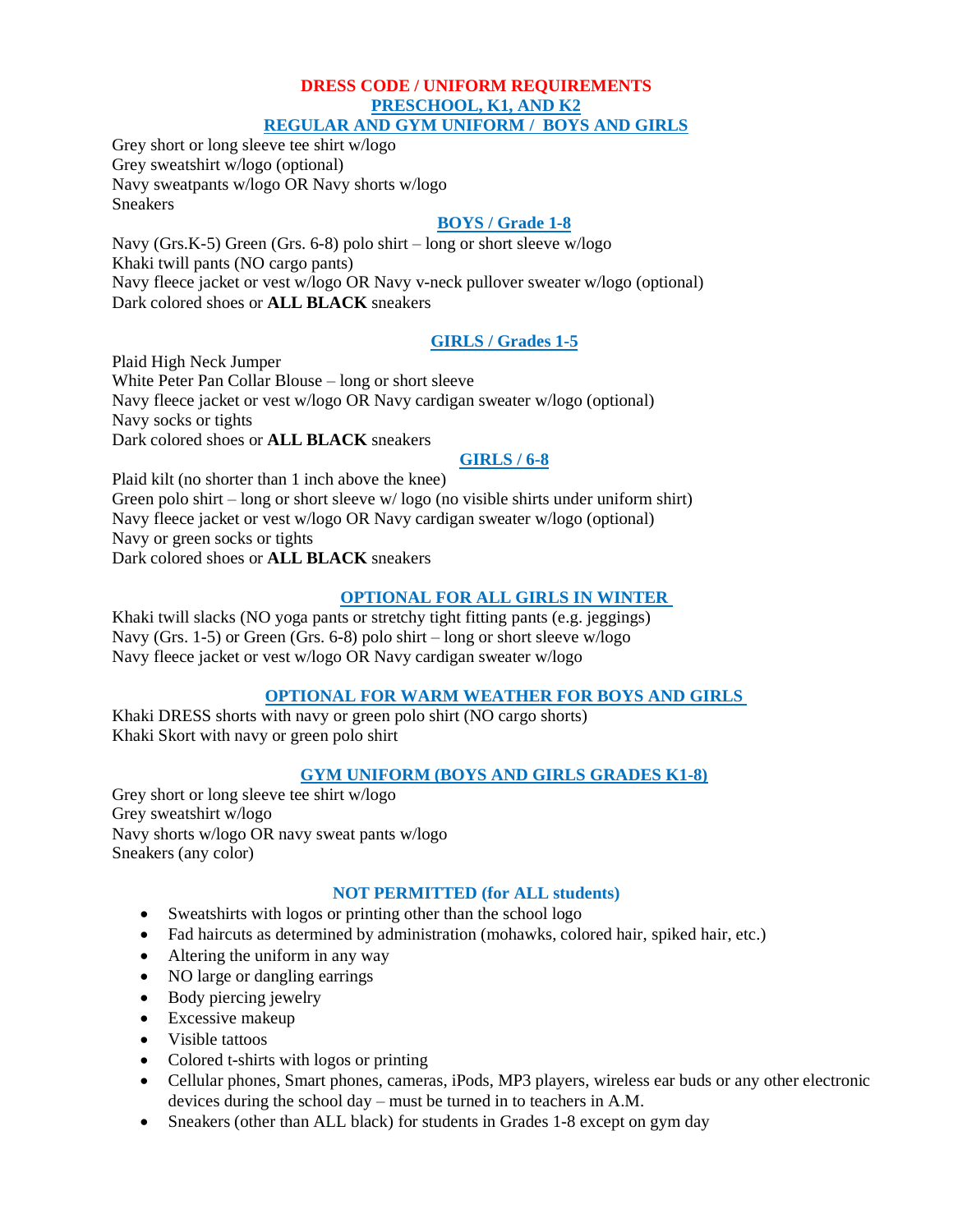## **ELECTRONICS:**

Students are not allowed to have cell phones on their person during the school day. Cell phones must be turned into homeroom teacher each morning and will be returned at the end of the day. Cell phones not turned in at the beginning of the day will be confiscated and sent to the school office. For the first offense, students will be reminded of the cell phone policy. Second offense, parents will be notified and instructed to pick up the phone in the school office. Quincy Catholic Academy is not responsible for lost or stolen cell phones or any bills resulting from such a loss.

Any wrist electronics, such as but not limited to, Apple watches are allowed unless it is discovered that they are being used for anything other than telling time during the school day. If such devices are used inappropriately they will be confiscated and sent to the school office to be picked up at the end of the day. They will not be allowed after the first offense.

## **EXPULSION**

Expulsion is the permanent dismissal of a student from the school. It is a most serious matter and will be invoked rarely and only as a last resort. The principal will use every means available to discover the cause of the problem and will exhaust all appropriate or available remedies. Expulsion will be determined only after consultations with the Superintendent of Schools for the Archdiocese of Boston.

Prior to expulsion, the student and his/her parent/guardian will be granted a hearing by the principal. If expulsion is determined, the principal will notify the parent/guardian of the reasons. The Superintendent of Schools for the Archdiocese of Boston shall also be notified.

## **FIELD TRIPS**

Field trips are planned by the teachers as part of the instructional program. Forms will be sent home designating time, destination, means of transportation, and the educational objective. The original form must be signed by the parent/guardian and returned to school. Verbal permission will not be accepted.

A CORI form must be completed by every volunteer every school year. Any parent/guardian who has not submitted a 2021-2022 volunteer CORI and attended the VIRTUS "Protecting God's Children" program, will not be allowed to chaperone field trips. CORI forms must be submitted each school year. If you have attended a VIRTUS training program, please send verification to the school office. For a schedule of VIRTUS training programs please visit [www.rcab.org,](http://www.rcab.org/) Protecting Children/Training Schedule. CORI forms are available in the school office. Proof of identification; Massachusetts Driver's License, Federal ID card, or current passport must be presented with the form as well.

#### **HARASSMENT POLICY**

Quincy Catholic Academy intends, in both spirit and purpose, to provide an educational community that maximizes the opportunity of every student to learn free of influences that are inconsistent with, or in any way compromise our mission. The learning environment must be one in which the dignity of self and of all others is respected and promoted. Thus, harassment, or any of its manifestations on the basis of race, national origin, religion, age, sex, sexual orientation, ability or disability, in any form, has no place in the Quincy Catholic Academy environment.

It is the policy of Quincy Catholic Academy to maintain a learning environment that is free from harassment of any kind, including sexual harassment. It is a violation of this policy for any member of the school community to harass another through conduct, or communication as defined in this policy. Any allegation of harassment will be investigated and, if a violation of this policy is substantiated, then within the discretion of the school administration appropriate disciplinary action will be taken.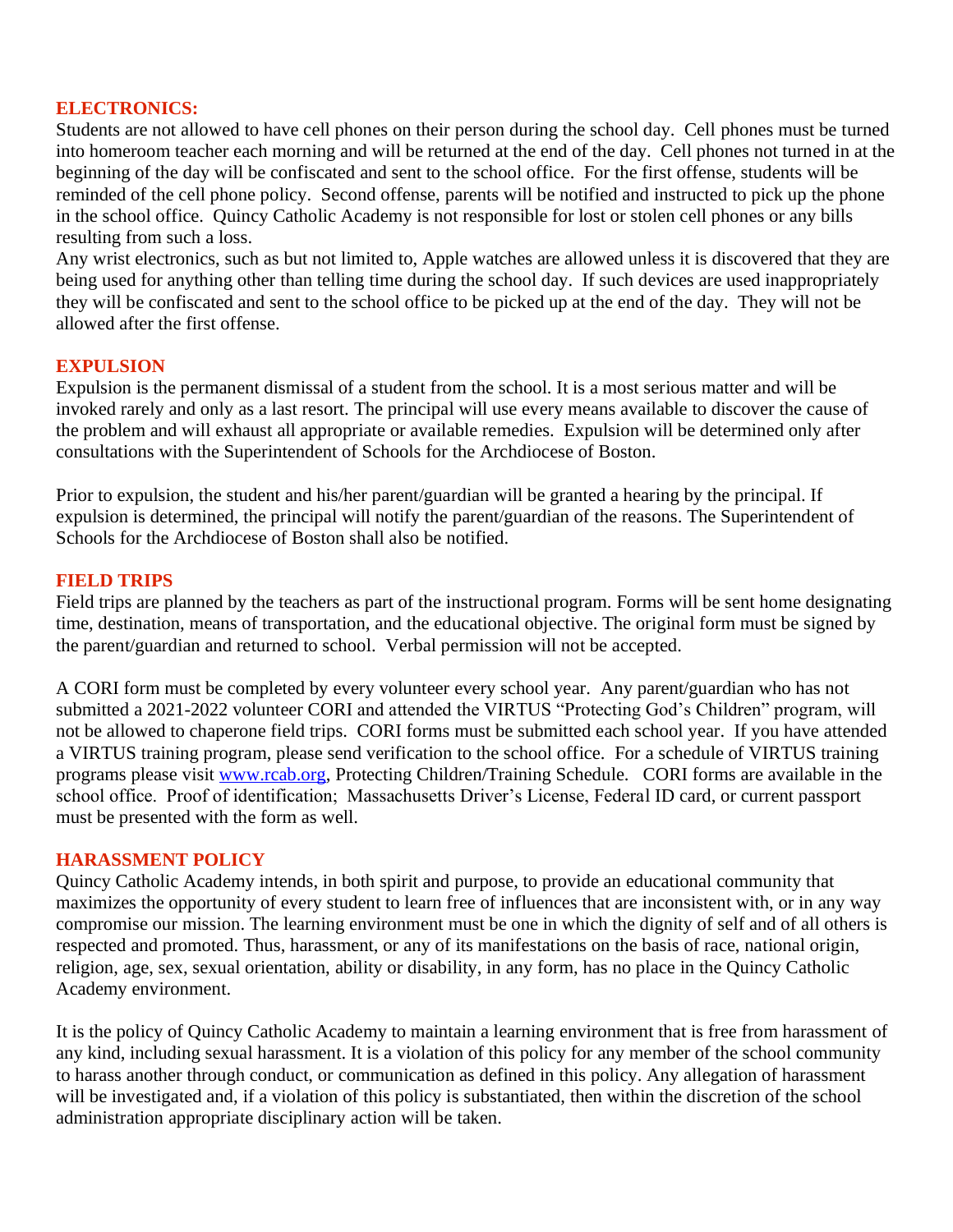## *DEFINITION OF HARASSMENT INCLUDING SEXUAL HARASSMENT*

"Harassment" is conduct or speech which is unwelcome, intimidating, derogatory, hostile and/or offensive; and has the purpose, or effect, of unreasonably interfering with the student's ability to learn or a staff member's ability to work.

"Conduct" includes gestures, "body language", speech, or physical contact. It also includes writing, displaying pictures, or making drawings and graphics, or printed material obtained on the Internet.

"Sexual harassment" is harassment, which is of a sexual nature.

Engagement in online blogs such as, but not limited to, My Space, Zanga, Friendster, Facebook, etc. may result in disciplinary actions if the content of the student's blog includes defamatory comments regarding the school, the faculty, other students, or the parish.

## **HEALTH**

## *School Nurse: Mrs. Sheila Sterling*

The nurse can be reached by calling the Quincy Catholic Academy main number at 617-328-3830 or email at nurse@quincycatholicacademy.org

The nurse is available daily from 9 a.m. - 2 p.m. Parents or guardians must submit updated required health forms by the first day of school each year. Forms for new students must be submitted by August 1<sup>st</sup> to allow time for processing. This policy ensures that every student receives prompt medical attention should the need arise. Any student who has not submitted these forms prior to the first day of school will not attend classes until the forms have been received.

## *Immunization*

Each student must have the proper immunizations required for school attendance in the state of Massachusetts. Students may be prevented from attending school if up-to-date immunization records are not presented.

## *Contagious Health Conditions*

In accordance with local public health authorities and the Archdiocese policy, please notify the school in writing of your child's absence. Parents are to report communicable diseases or health problems contracted by the student to the school nurse. Re-admission policies differ according to certain illnesses. For example, a student with a disease such as rubella (measles) or chicken pox will have different criteria for re-admission to school than one recovering from conditions such as pinworms or pediculosis (lice). Any student who has gone home with a temperature of 100 degrees or greater and/or has been prescribed antibiotics must be without fever and have been on antibiotics for 24 hours before returning to school.

## *Guidelines for Student Recovery off Campus*

All students will be sent home from school if exhibiting the following signs of illness:

- $\triangleright$  Body temperature of 100 degree or above
- Vomiting, nausea, diarrhea, or severe abdominal pain
- $\triangleright$  Red, inflamed or discharging eyes
- $\triangleright$  Rashes suspected to be contagious
- $\triangleright$  Pediculosis (head lice)
- $\triangleright$  Persistent ear ache
- $\triangleright$  Upper respiratory/sore throat suggestive of contagious nature
- $\triangleright$  Other symptoms which are suggestive of acute illness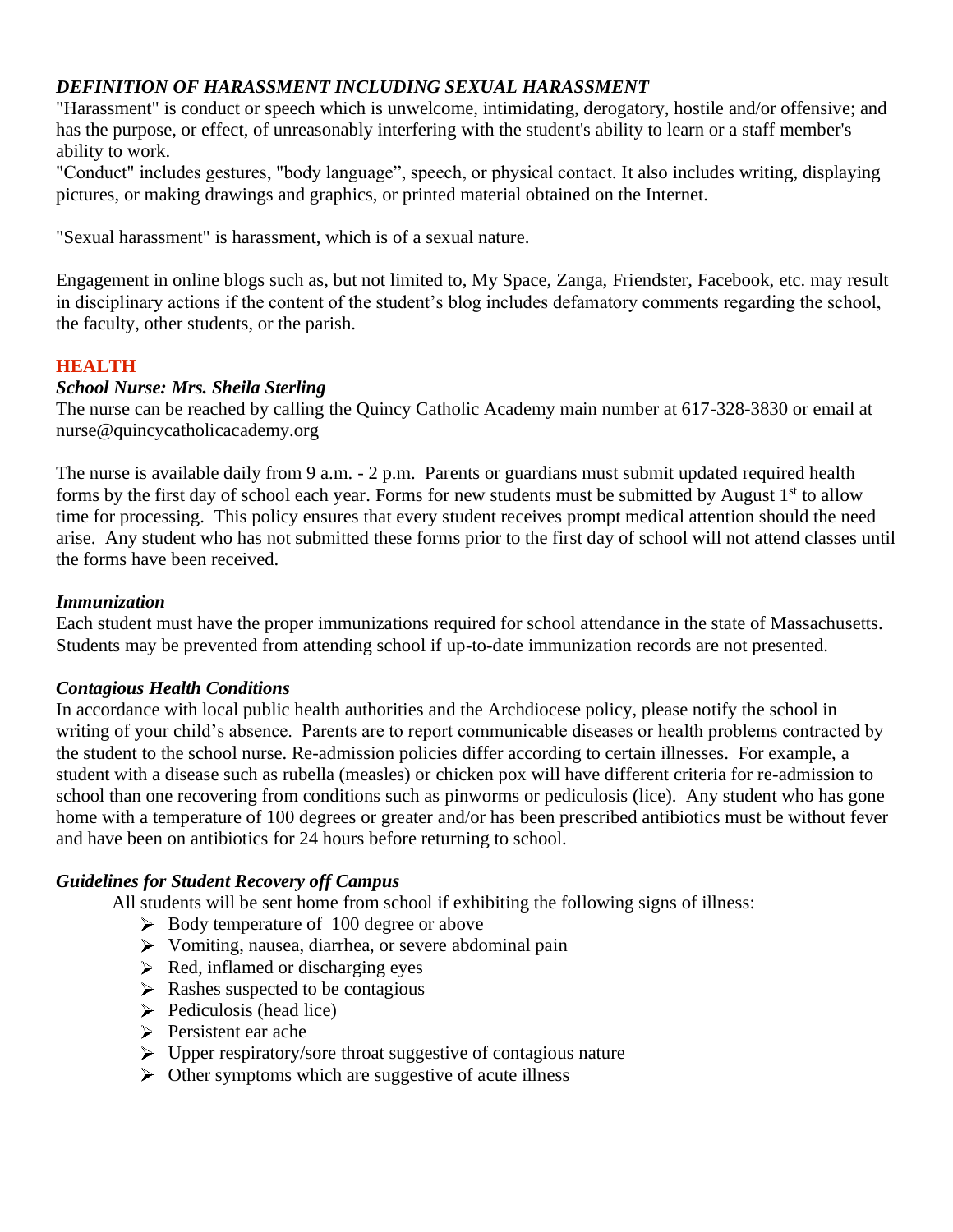## *The policy for children to return to class after illness is the following:*

- Body temperature less than 100 degrees without fever reducing medications for 24 hours
- Free of symptoms of illness for 24 hours without use of medications
- Administration of prescribed antibiotic for 24 hours

Note: Specific communicable illnesses may require longer exclusion periods. Please contact the school nurse if you have any questions.

## *The policy for children to return to school following a minor or major injury:*

Any child that has suffered a minor or major injury (concussion, fractured arm etc.), requiring the student to be seen by a physician; will require a doctors authorization before he or she can participate in any physical activity such as recess or Physical Education.

## *Medication*

Students may not have any medication in their possession during school hours including over-the-counter medications (Tylenol, Advil, Sudafed, etc.). Students that require non-prescription medication to remain in school must provide the nurse with a signed permission form from their parent or guardian. If students require prescription medication to remain in school, it must be prescribed by a licensed physician, dispensed by a registered pharmacist, and in properly labeled individual containers. The medication form for prescribed medication must be signed by both the parent or guardian and the physician. The student's parent or guardian must give the student the first dose of any prescribed medication. Each student is responsible for coming to the nurse's office to ask for his or her medication. At the end of the school year, all medications that are not collected by the parent or guardian will be destroyed.

Students with severe allergies, asthma, or diabetes may assume responsibility for keeping and administering their own medication (anaphylactic medication, inhalers, insulin,) provided their parents and physician have submitted permission in writing and the school nurse has determined self-administration to be safe and adequate.

Cough drops are not allowed in school, unless given by the school nurse.

Sunscreen should be applied by a parent or guardian at home.

## *Mandated Reporters*

Quincy Catholic Academy personnel are mandated reporters and will report to Child Protection Services all suspicions of neglect or abuse.

## **HOMEWORK**

Homework is assigned to help the student become more self-reliant, to work independently, and to improve skills and concepts taught in the classroom. Homework may include long-range assignments at different grade levels. The amount of time which different students in the same grade spend doing homework will vary. Should a child repeatedly experience difficulty with the completion of homework assignments, the teacher should be notified immediately to investigate the issues and provide support for the student.

Long-range projects may be given individual and creative effort. These should be worked on each day during the homework time allotment and be completed by the due date. Homework and school notes will be posted on Renweb or the teacher's website.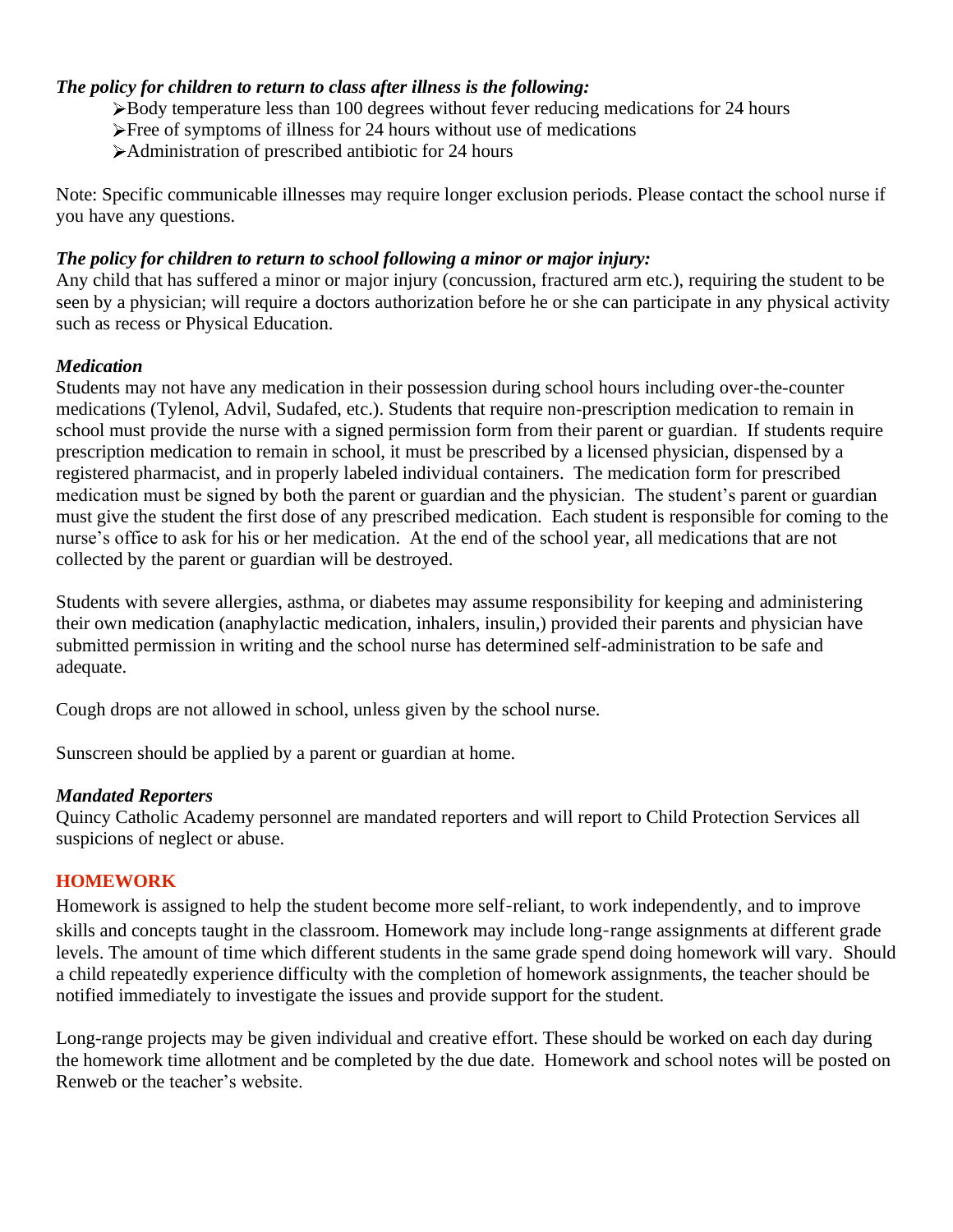Each student should spend at least fifteen to thirty minutes each day reading for enjoyment. Reading is a skill and needs to be practiced. Parent/guardian, babysitter, older brother/sister should read to younger children each day. This fosters good reading habits and helps the student become a competent reader.

## **INTERNET POLICY**

Quincy Catholic Academy students have limited, supervised access to the Internet. To gain access to the Internet, all students must have a written parental permission form on file in the school office. In addition, students will sign a written contract outlining the guidelines and standards of Internet use at school. Access to network services is a privilege and not a right. Access entails responsibility. These guidelines and accompanying consequences for non-compliance to rules will be presented and discussed by teachers and must be reinforced by parents/guardians. Each family maintains the right to deny access.

## **NO UNIFORM DAYS (DRESS DOWN DAYS)**

Students are not required to wear school uniforms on specially designated days. Dress must be appropriate at all times. No mini length or mid-thigh length skirts or dresses, no tight shirts or tank tops. No low cut, midriff, or see through shirts are permitted. Shirt lengths are to be long enough so that there is no bare skin exposure. No low cut or ripped jeans are permitted. (Participation in "Dress Down Days" is always optional.)

## **PARENT/TEACHER CONFERENCES**

All conferences must be scheduled in advance. Parents may send a written request to arrange for an appointment. Once the appointment is confirmed, the office is notified. **A parent may not go to a classroom at any time without an appointment.** A teacher must always know when a parent is coming. A parent must sign in/out in the school office.

## **PARENT ORGANIZATION**

The Quincy Catholic Academy Parent Organization has as its purpose to promote parent/guardian and student involvement at Quincy Catholic Academy. The organization sponsors many activities and events throughout the year. Through fundraising activities, the Parent Organization provides additional capital for supplementary items to further enrich the educational programs at Quincy Catholic Academy. Each family is asked to cooperate and support these programs.

## **PARKING**

Parking is available in the lot behind the school. Parking is not allowed in the teacher/staff lot on the side of the school building. Parking is not allowed at the front of the school during drop off. Please do NOT stop in the middle of Glover Avenue to drop off or pick up your child/ren, as this will cause an unnecessary back up of traffic. Do NOT park in crosswalks.

As a safety precaution, cars are not allowed to park in the front school yard during school hours or at dismissal time. No person is to park, pick-up, or drop off any student in the Faculty/Staff Parking Lot before, during, or after school. This is a safety precaution. We ask your cooperation in observing our safety rules.

Do not park in the Citizens Bank parking lot at any time during school hours. Cars will be towed at owner's expense.

## **PLAGIARISM**

Each student must be responsible for producing his/her own work. Students who cheat in a testing situation, submit work that is not their own, plagiarize from the Internet, or provide answers to another student will fail the assignment and will have a meeting with the principal. Parents will be notified. Appropriate disciplinary consequences will be determined.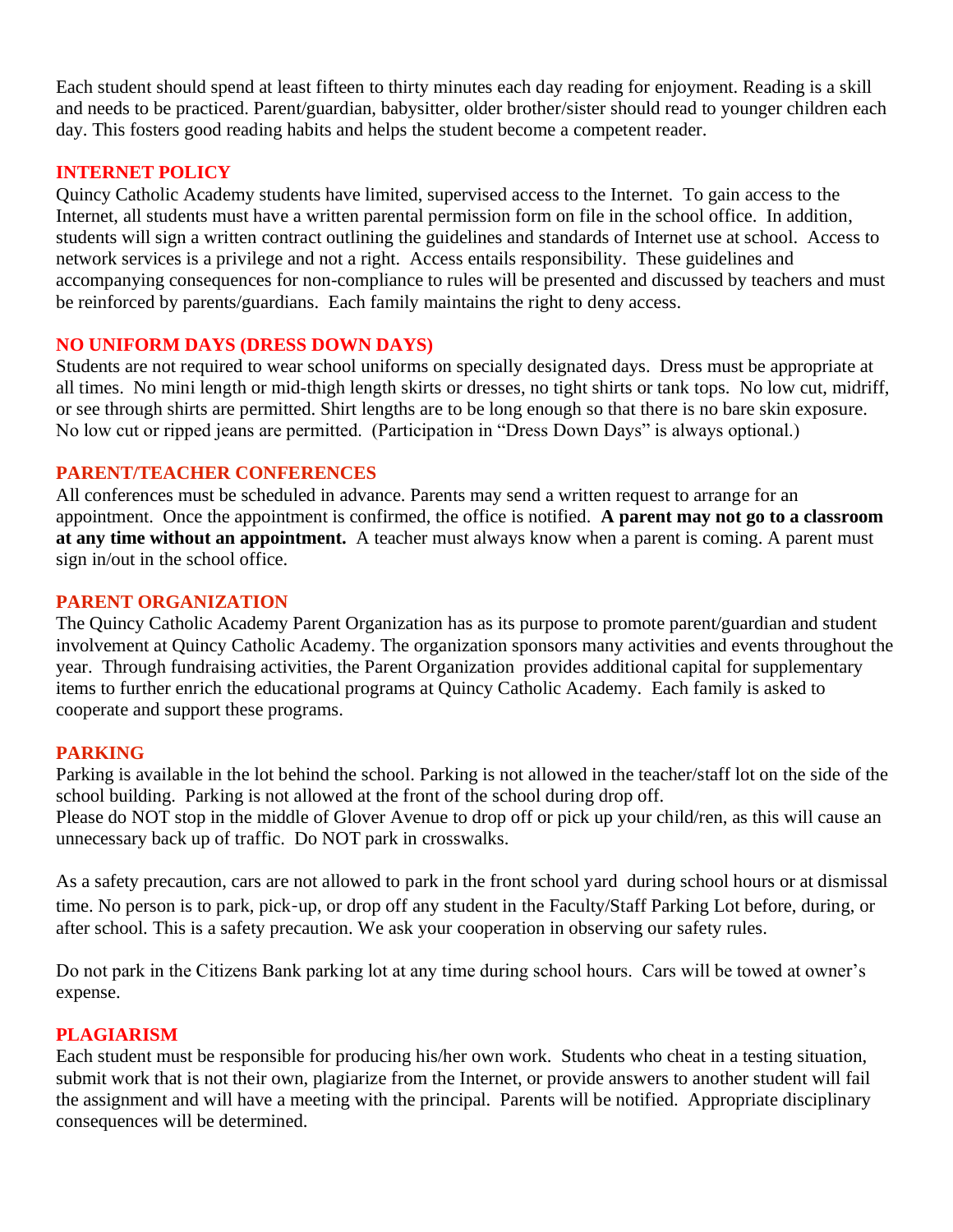## **PROMOTION POLICY**

Students are required to pass all major subjects (Math, English/Language Arts, Reading, Science, Social Studies) in order to enter the next grade. If a student fails any major subject, it is strongly recommended he/she attend summer school. Parents of students who fail more than two major subjects must meet with administration. Promotion to the next grade would be in jeopardy.

## **PUBLICITY**

There may be times when a student's photograph and name may appear in various media including, but not limited to, our school website, local newspapers, Facebook, Instagram, and in the school's marketing materials. If you do not want your child to be included in one or more of examples of such publicity, written notification must be given to the principal by the end of September.

## **RECOMMENDATIONS/CORE EVALUATIONS/ASSESSMENTS**

All requests for student recommendations, educational evaluations, and assessments must be requested in writing and submitted to the principal at least two weeks prior to the due date.

## **RELIGIOUS EDUCATION**

This is the primary reason for Quincy Catholic Academy's existence. Religion is taught formally in the classroom and integrated with other curricula daily. The school day begins and ends with prayer. There are times for prayer during the school day as well. Students participate in school liturgies monthly. During the academic year Reconciliation is celebrated by the students. Other religious programs and activities for the students to understand that service is an outgrowth of religious education are planned. These are an essential component to live the Christian life.

Special preparation is given to the students who will receive the Sacraments of Reconciliation and Eucharist. Parent meetings are scheduled by the Religious Education offices of the child's parish to enable the parent to participate in these programs with their children. Please contact the Religious Education office of your parish for details.

## **RETENTION OF A STUDENT**

The teacher should communicate in writing to the principal and parent/guardian by March 1, the possibility of retention of a student after continued communication with parents/guardians throughout the school year. A conference with the principal, teacher, and parent/guardian should be arranged immediately. The final decision should be made by May 1.

## **SAFETY**

## *Crossing Guard*

A crossing guard is positioned on Hancock Street. All students and parent/adult caretakers are expected to cooperate with the crossing guard.

There is NO teacher/staff supervision in the school yard before 7:15 a.m. or after 2:30 p.m. If children remain in the school yard before 7:15 a.m. or after 2:30 p.m., they must be supervised by parents or guardians situated within the confines of the lots to insure the safety of all students.

## *Evacuation and Lockdown Drills*

Evacuation and lockdown procedures are taught, practiced frequently, and posted in each classroom. All school personnel, students, visitors, and anyone in the building at that time are expected to follow instructions and evacuate the building. Students, visitors, and anyone present for the evacuation drill are to remain silent during all phases of the drill.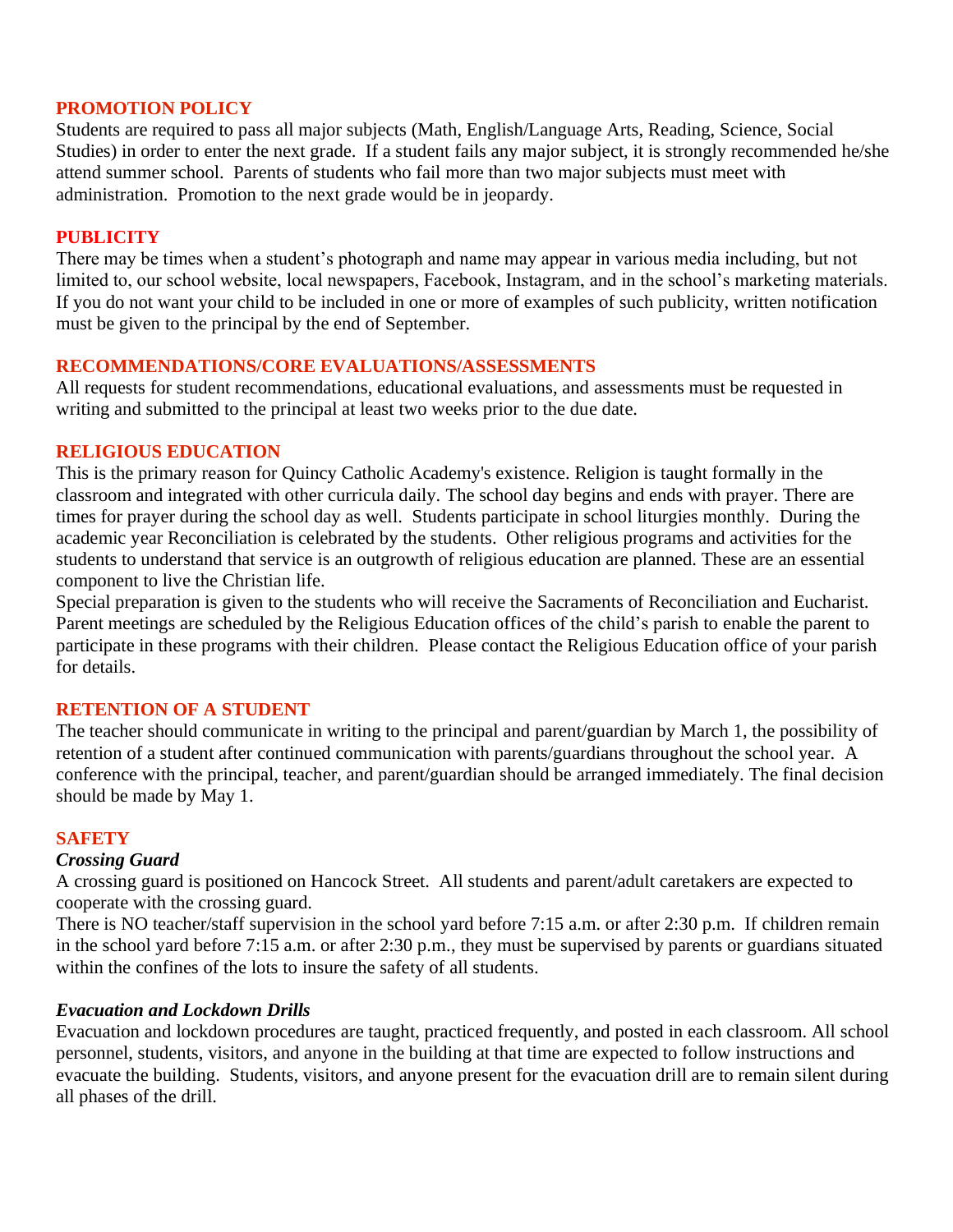## *Emergency Numbers*

**EVERY STUDENT MUST HAVE AN EMERGENCY FORM ON FILE.** The school must always be given a work telephone number or emergency number in the event your child becomes ill or is injured at school and requires your presence. Should there be an emergency involving an accident and we cannot reach you, your child will be taken to the nearest Emergency Room and the doctor on-call will be used for emergency treatment. *It is important to notify the school of any change of address or telephone number that occurs during the school year.* 

## *Custody*

If there are any special custodial or guardianship arrangements for your child/ren, the principal should have a copy of the court order which should include stipulations as to custody and visitation rights, etc.

## *Visitors*

All visitors must report to the school office upon entering the school building and before visiting a teacher or staff member. All visitors must sign in/out in the school office and receive a visitor badge. This includes anyone who already has a scheduled appointment with any member of the faculty. All cell phones and pagers should be shut off when entering the building**.**

## **SCHOOL HOURS**

Parent and student cooperation is requested in observing the daily school schedule. School begins promptly at 7:45 a.m. Students may enter the school at 7:15 a.m. Student supervision is not provided by the faculty before 7:15 a.m.

- Dismissal for Preschool and K1 begins at 2:00 p.m. on Monday through Friday from the school cafeteria.
- Dismissal for Middle School begins at 2:15 p.m. on Monday through Friday from the front door.
- Dismissal for Kindergarten to Grade Five begins at 2:15 p.m. on Monday through Friday from the side gym door.
- Student supervision in the schoolyard is not provided by the faculty or staff before school or after dismissal.

## **STUDENT PLACEMENT**

We do not encourage parents to request a certain teacher for their child. We do try to respond to the needs of each student in our placement process. If you have any particular concerns about the learning style of your child, you should e-mail or make an appointment with the principal. At this meeting you will be required to discuss your child's learning needs. This will assist us in making the best decision for your child.

## **STUDENT PROGRESS**

Quincy Catholic Academy students in Grades One through Eight participate in the testing program of the Archdiocese of Boston. Interim assessements (MAP testing) from the Northwest Evaluation Association (NWEA) will be administered in the fall, winter, and spring. The NWEA assessment/MAP Testing is a formative assessment designed to measure the academic growth of each student throughout the school year. A home report will be sent home once a year.

Report cards are issued to parents/guardians three times during the school year. Progress reports are issued each mid-term. These reports will include information on the student's academic achievements, attitudes, behavior, and attendance. Reports are signed by the parent/guardian and returned to the teacher. They are kept on file for the school year. The final report card is issued during the last week of school.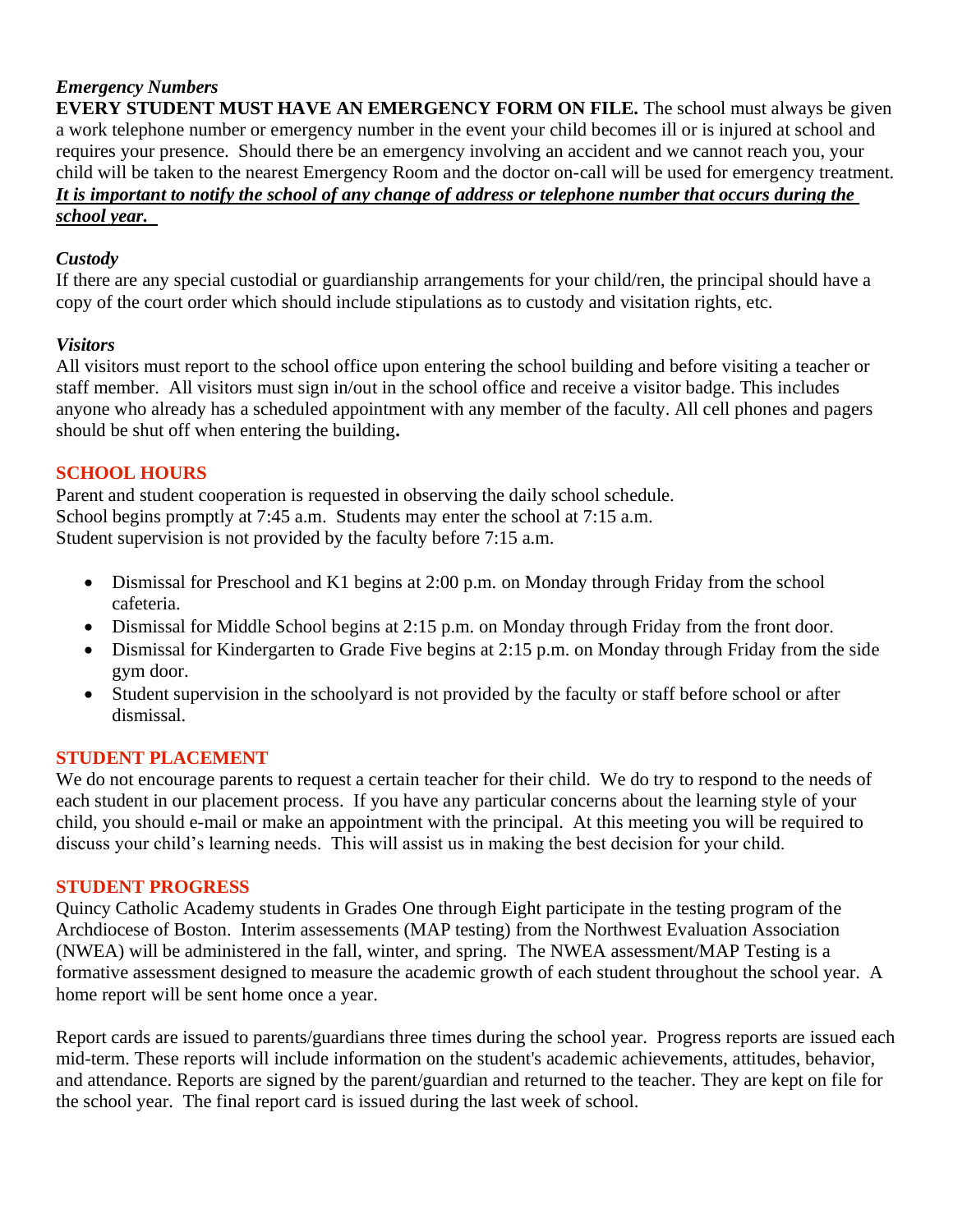Since the report card in and of itself is inadequate to fully measure a child's progress, and because we recognize the importance of a parent knowing what and how the child is learning, as well as the child's relationship to others in the class, arrangements will be made for individual parent/teacher conferences when it is necessary. Teachers are also available via school e-mail.

## **SUSPENSION**

Suspension is the temporary dismissal of a student from school for ten days or less. Suspension is within the jurisdiction of the school principal. It is used only after school personnel have made reasonable efforts to assist the student in adjusting to the social and academic requirements of the school. A conference with the principal, parent/guardian, and student will precede any suspension. Students will receive a zero for all academic assignments, including quizzes and tests, missed during a suspension.

## **TRANSCRIPTS AND RECOMMENDATIONS**

Students in Grade 8 are required to submit transcript and recommendation requests by December 10. More than five applications and/or recommendation requests will require a \$15 fee per additional transcipt/recommendation.

Students in grades other than Grade 8 requesting a transcript or recommendation form must submit the request **by May 1**. More than five application and/or recommendation requests will require a \$15 fee per additional transcript/recommendation.

## **VOLUNTEERING**

Volunteering your time and talent to your child's school is a wonderful way to get to know the faculty, students, and other families at Quincy Catholic Academy. ALL volunteers must have a CORI form on record in the school office. Examples of volunteer opportunities include:

Chair , Co-Chair or work at a Parent Association event: including, but not limited to the Halloween Party, Bake Sale, Book Fair, Family Fun Night, etc. Classroom Field Trips Fundraisers and Field Day

## **WELLNESS POLICY**

A healthy school nutrition environment provides students with consistent, reliable health information. Good nutrition is essential for optimal learning. The classroom and lunch program provide clear and consistent messages that explain and reinforce healthy eating and physical activity habits.

## *Lunch Program*

School lunches are ordered from *Panera* and *Balducci's* of Quincy. The program is allergy aware. Menu order forms will be sent home monthly. For safety reasons, students are NOT allowed to use a microwave at lunch. In the interest of fairness to all students and to encourage healthy eating habits, fast food / take-out food is NOT allowed in the Quincy Catholic Academy cafeteria.

## *Allergy Aware*

The students of Quincy Catholic Academy are aware and sensitive to the serious medical conditions of some of their classmates with allergies. **NO nut products or by-products are allowed in Quincy Catholic Academy**. *Snacks*

Parents are asked to send healthy snacks and lunches to school for their children. Soft drinks are not allowed. Due to student food allergies, students are not allowed to share food during either snack or lunch.

## *Parties*

In order to maintain an academic climate and because of food allergies, parties are not allowed. We celebrate birthdays and holidays in a creative way as a total school. You will be notified of these special celebrations in advance. End of year celebrations are planned with the permission of the principal.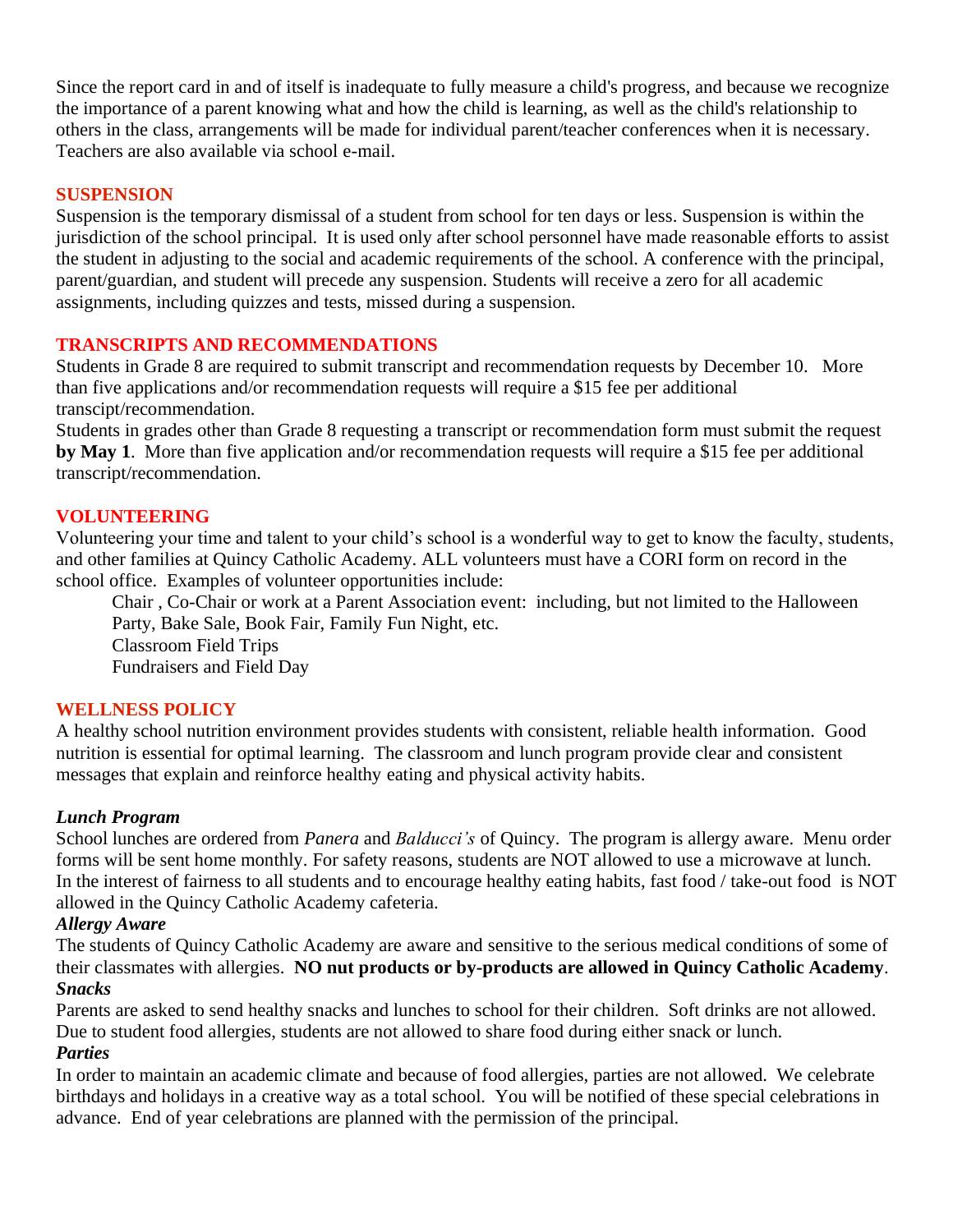#### *Invitations and Deliveries*

It is our policy not to allow birthday invitations to be delivered at school. Please send them by mail, so as not to hurt any child's feelings. The school will not accept deliveries of balloons, flowers, food (this includes lunches from McDonald's, Mr. Sub's, etc.) for a student during the school day. Please do NOT bring fast food to school for students.